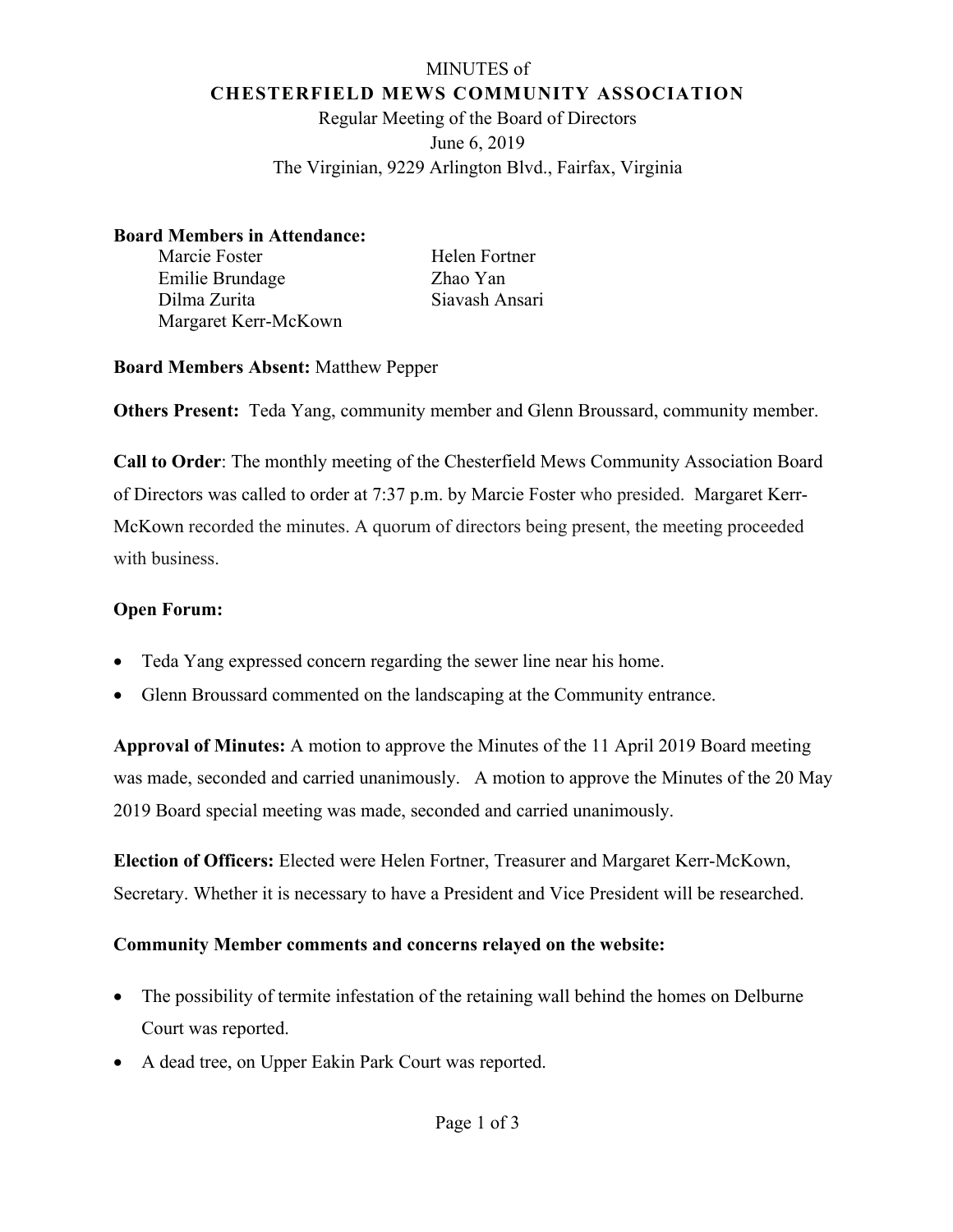### **Treasurer's Report:** Helen Fortner reported

### *Payment Approvals:*

- A motion to reimburse Marcie Foster \$146.28 spent on the Spring newsletter was made, seconded and carried unanimously.
- A motion to reimburse Helen Fortner \$59.50 spent on postage to mail the billing for dues was made, seconded and carried unanimously.
- A motion to reimburse Siavash Ansari \$200.00 for a contribution to the Fairfax Circle Church was made, seconded and carried unanimously. This contribution to the Church was made in appreciation of allowing the Association to use their building for the Annual Meeting. This contribution had been approved by the Board in advance of the Meeting and is the same amount as in prior years when Annual Meeting was held at this facility,

#### **Committee and Work Area Reports:**

*Paving Working Group:* Following discussion of the work done by the firm J2 on the Request for Proposal (RFP) to be sent to invite contractor bids to make repairs within the community, Margaret Kerr-McKown made a motion to direct J2 to issue the RFP with dates as amended. Dilma Zurita seconded, and the motion passed unanimously.

#### **New Business:**

### *Grounds and Landscaping:*

The Board discussed the Mr. Yang's concerns regarding the sewer line going into his home and decided further research was necessary.

The Board discussed the possibility of termite infestation of the Community retaining wall behind the homes on Delburne Court. It was agreed that inspection and treatment, if necessary, were the appropriate actions. Margaret Kerr-McKown made a motion to allocate up to \$800.00